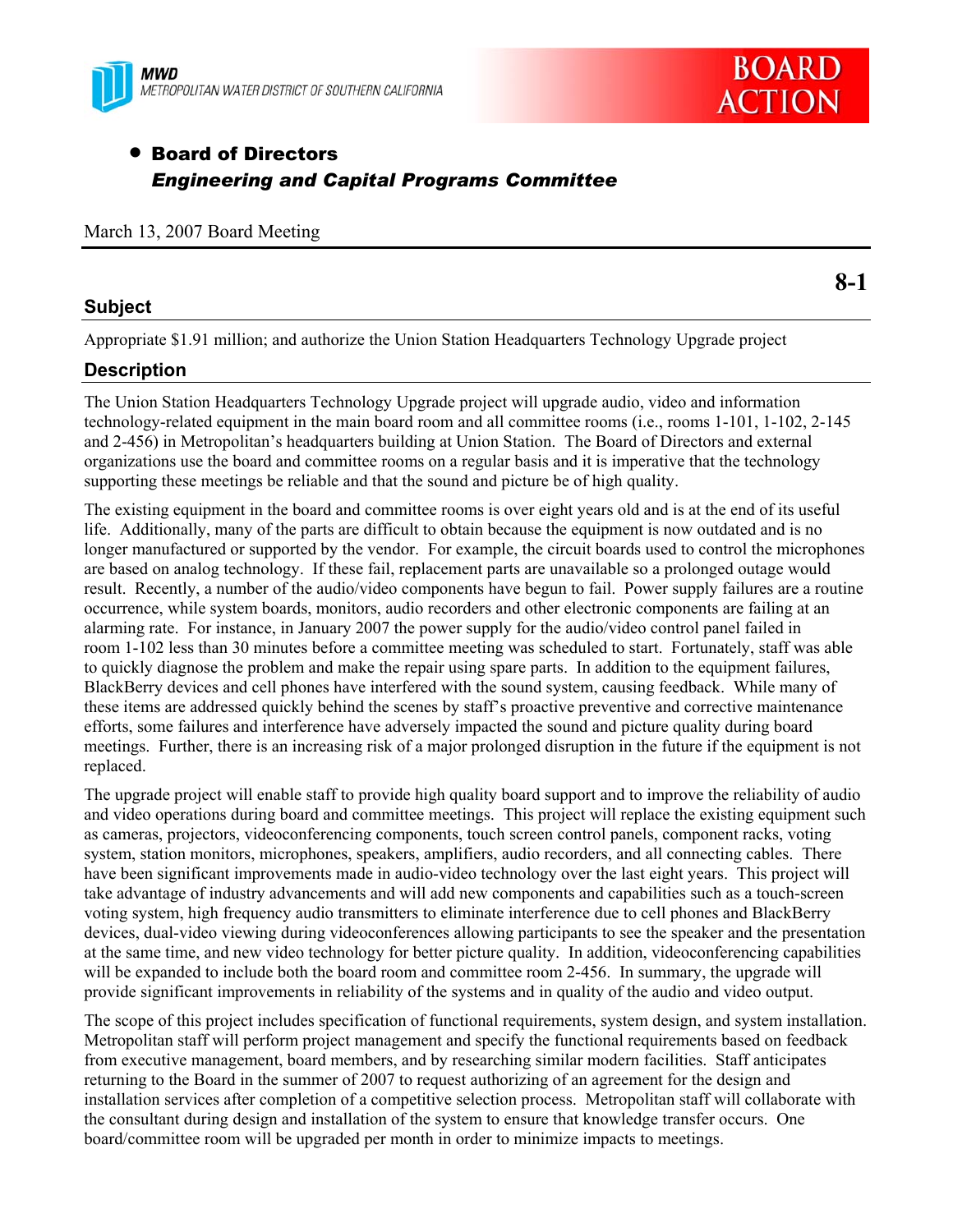This action appropriates \$1.91 million and authorizes the Union Station Headquarters Technology Upgrade project in order to upgrade audio, video and information technology-related equipment in the main Board of Directors meeting room and all committee rooms in Metropolitan's headquarters building at Union Station. The appropriated funds include: \$660,000 for Metropolitan labor to specify the functional requirements, review the technical design, work side-by-side with the audio/video technicians in installing the new equipment, test the new system and manage the project; \$331,000 for professional and technical services to design and program the new audio/video system, upgrade the voting system and install the new systems; \$185,000 for upgraded equipment and software for the new audio/video system and videoconferencing systems; and a remaining budget of \$185,000 as a contingency to address any unforeseen issues that may arise during the project. This project has been evaluated and recommended by Metropolitan's Capital Investment Plan Evaluation Team and funds have been included within the FY 2006/07 capital budget.

See **Attachment 1** for the Financial Statement.

## **Policy**

Metropolitan Water District Administrative Section Code 5108: Capital Appropriation

## **California Environmental Quality Act (CEQA)**

CEQA determination for Options #1 and #2:

The environmental effects of the proposed action were evaluated in the Final Environmental Impact Report (Final EIR) for the Union Station Headquarters Technology Upgrade project. The Board certified the Final EIR in November 1995. During that same meeting, the Board also approved the Findings of Fact (findings), the Statement of Overriding Considerations (SOC), the Mitigation Monitoring and Reporting Program (MMRP), and the Headquarters Facility project itself. The current board action is solely based on a technological upgrade for the board and committee rooms and not on any changes to the approved project itself. Hence, the previous environmental documentation acted on by the Board in conjunction with the proposed action fully complies with CEQA and the State CEQA Guidelines. Accordingly, no further CEQA documentation is necessary for the Board to act on the proposed action.

The CEQA determination is: Determine that the proposed action has been previously addressed in the certified 1995 Final EIR, findings, SOC, and MMRP and that no further environmental analysis or documentation is required.

CEQA determination for Option #3:

None required

## **Board Options**

### **Option #1**

- Adopt the CEQA determination and
	- a. Appropriate \$1.91 million in budgeted funds; and
- b. Authorize the Union Station Headquarters Technology Upgrade project.
- **Fiscal Impact:** \$1.91 million in budgeted funds (Approp. 15376)

**Business Analysis:** This option would improve reliability and quality of audio/video systems, would reduce downtime and equipment failures and would add videoconferencing capability in the board room.

#### **Option #2**

Adopt the CEQA determination and

- a. Appropriate \$165,000 in budgeted funds for implementing only the videoconferencing systems; and
- b. Authorize only the procurement and implementation of two videoconferencing systems.

**Fiscal Impact:** \$165,000 in budgeted funds (Approp. 15376)

**Business Analysis:** This option would improve reliability and quality of the Union Station videoconferencing system in room 2-456 and would expand videoconferencing capability to include the board room. Under this option, the new videoconferencing equipment would not be integrated into the existing audio/video system.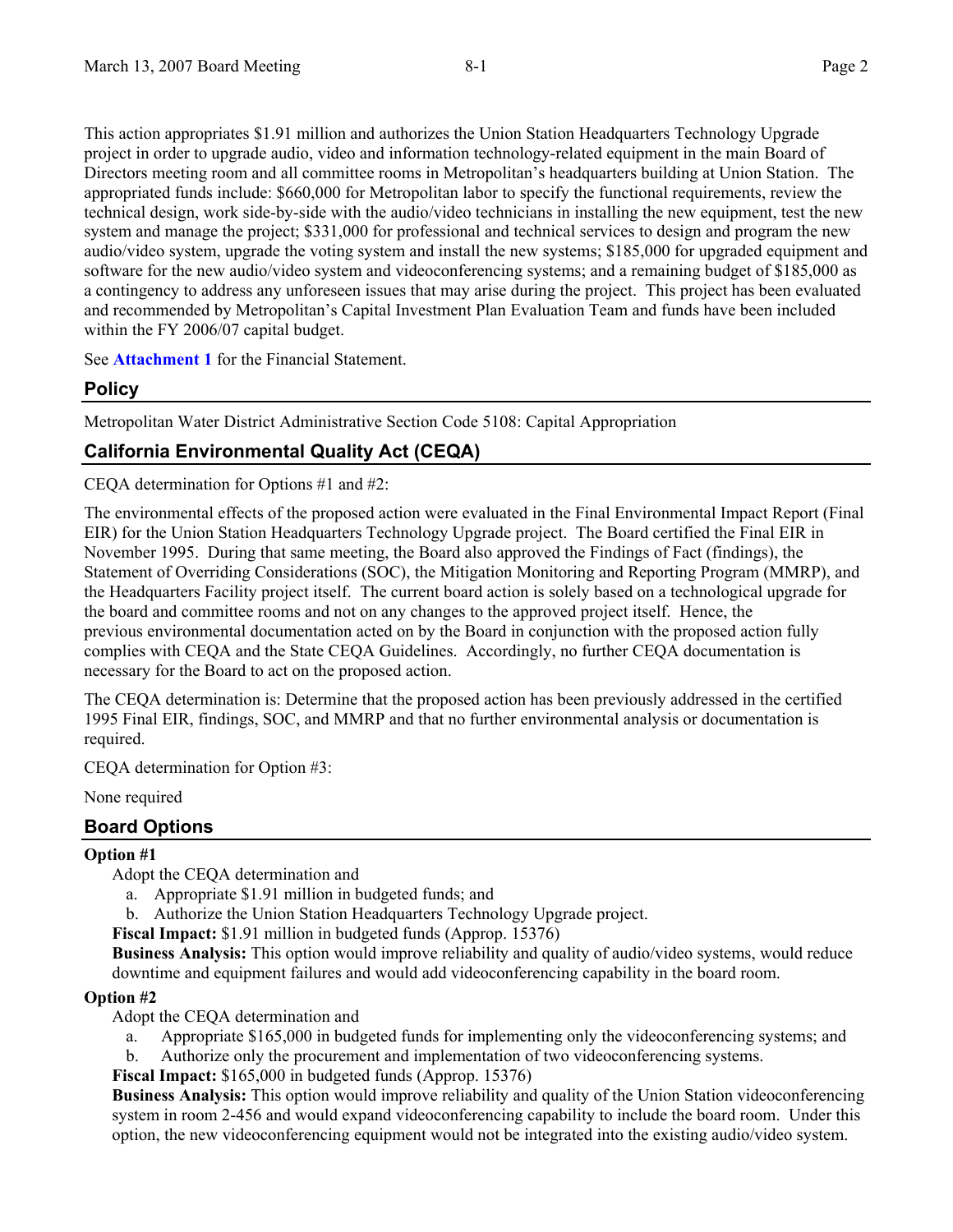#### **Option #3**

Do not proceed with the Technology Upgrade project and continue to maintain aging equipment and repair equipment as failures occur.

**Fiscal Impact:** No impact on capital expenditures, but O&M expenditures would continue to increase to maintain the audio/video and computer equipment that has surpassed its useful life. The approximate annual cost of maintaining the system is currently \$100,000.

**Business Analysis:** Equipment failures are occurring more frequently. Parts for the existing equipment are scarce and in many cases no longer available.Without the upgrades, prolonged outages and equipment failures are more likely to occur, impacting board meetings as well as meetings held by executive management, member agencies and external organizations.

#### **Staff Recommendation**

Option #1

2/28/2007 *Roy L. Wolfe Date* 

*Manager, Corporate Resources* 

2/28/2007 *Jeffrey Kightl General Manager Date* 

#### **Attachment 1 – Financial Statement**

BLA #4580